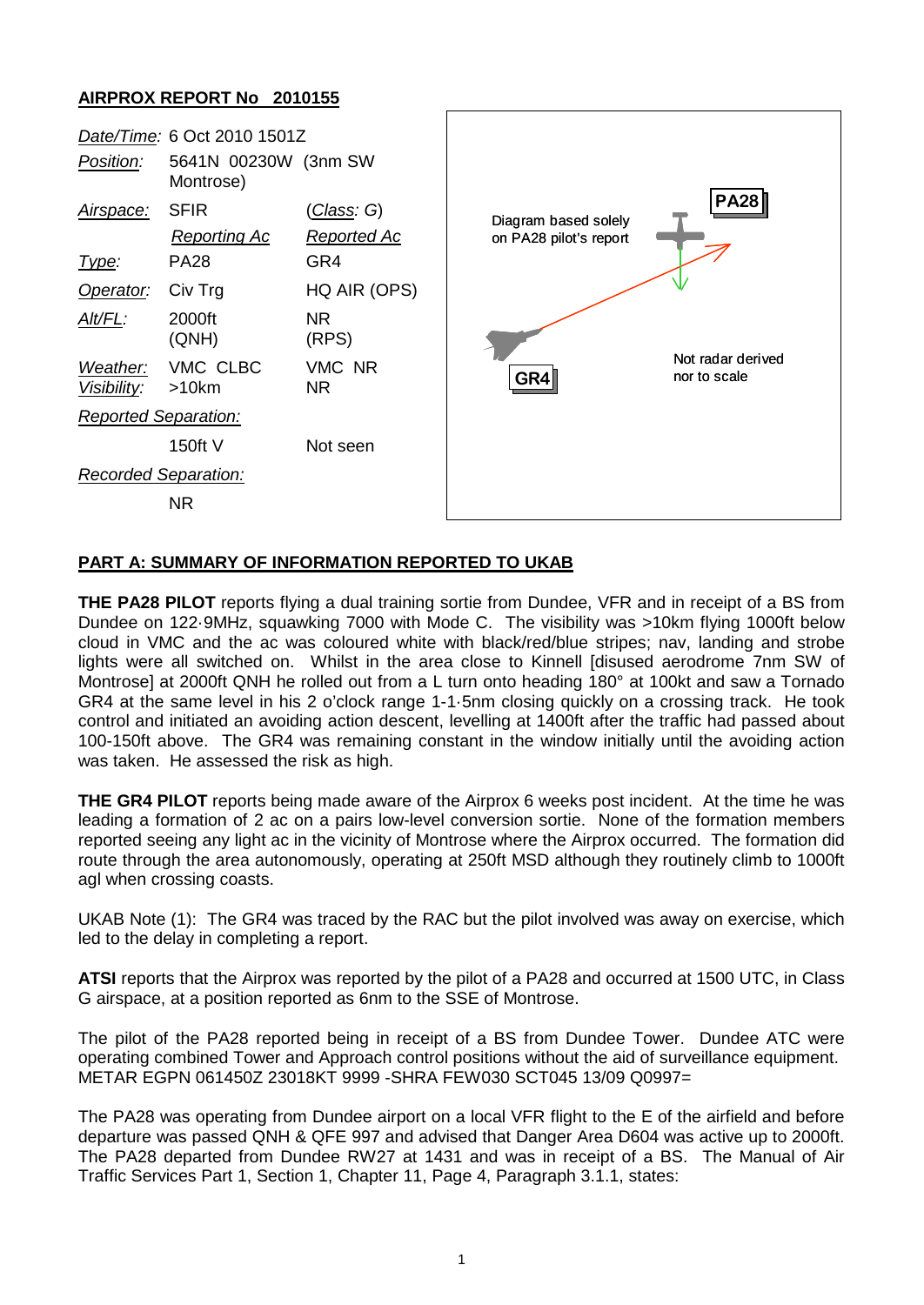'A Basic Service is an ATS provided for the purpose of giving advice and information useful for the safe and efficient conduct of flights. This may include weather information, changes of serviceability of facilities, conditions at aerodromes, general airspace activity information, and any other information likely to affect safety. The avoidance of other traffic is solely the pilot's responsibility.'

The ATSU were not immediately aware that an Airprox had occurred and no RT reports were made by the pilot of the PA28. At 1520:25 the PA28 pilot called Dundee Tower and requested rejoin. The PA28 landed on RW27 at 1531.

**HQ AIR (OPS)** comments that without comprehensive radar coverage and any knowledge of the incident by the GR4 the actual separation is hard to assess. There are known limitations with see and avoid operations in Class G airspace and this may well be another example where 2 ac came quite close without both being visual. As the PA28 was squawking the fitment of a CWS to the GR4 could have improved situational awareness and separation.

UKAB Note (2): The radar recording for the period does not capture the Airprox owing to poor radar coverage. From 1450-1458 a 7000 squawk is seen manoeuvring between Kinnell disused aerodrome, the coast to the E and Montrose to the N. This is believed to be the PA28, its Mode C indicating a maximum of FL037 (approximately 3200ft QNH 997mb) and a minimum of FL024 (1900ft QNH). During the same period a 7001 squawk, the GR4 Lead ac, and an intermittent primary only return are seen manoeuvring off-shore, well to the SE of the PA28, the 7001 squawk showing a similar height band. Then between 1458 and 1501 the PA28 manoeuvres between FL026 and FL024, turning on a S'ly track before fading from radar. Meanwhile the GR4 lead ac tracks NWly before fading as it coasts in, Mode C showing FL019 (1400ft QNH) on track to pass about 4nm S of the PA28. A primary only return pops up 6nm astern of the GR4 Lead ac also tracking NW but fades 40sec later 3nm before the coast. Just over 1min later the PA28 reappears level at FL025 (2000ft QNH) manoeuvring to the E of Kinnell disused aerodrome before fading again 1min later tracking NW. Twenty seconds later the GR4 Lead ac reappears, 2nm NW of the position where the PA28 faded, tracking SE climbing through FL022 (1700ft QNH) before coasting out and turning NW'ly and changing to a Scottish Mil assigned code at FL50.

## **PART B: SUMMARY OF THE BOARD'S DISCUSSIONS**

Information available included reports from the pilots of both ac, transcripts of the relevant RT frequencies, radar video recordings, reports from the air traffic controllers involved and reports from the appropriate ATC and operating authorities.

Members could add little to this incident. The radar recording shows the 2 GR4s operating off-shore before turning towards the Kinnell area and descending; however, neither of the subject ac show at the same time to capture the incident. As the Airprox occurred in Class G airspace, both crews were responsible for maintaining their own separation from other ac through 'see and avoid'. The PA28 instructor had seen a single GR4 approaching 1-1·5nm and taken action; however, the GR4 crew did not recall seeing a light ac in the area and Members agreed that it was this non-sighting that had caused the Airprox.

Turning to risk, the PA28 instructor had limited options open to him to avoid the GR4, owing to the limited performance compared with the fast moving jet. He had elected to descend, estimating the GR4 passed 100-150ft above, and his presence had gone unnoticed by its crew. Taking these elements into account, the Board concluded that safety had been compromised during this incident.